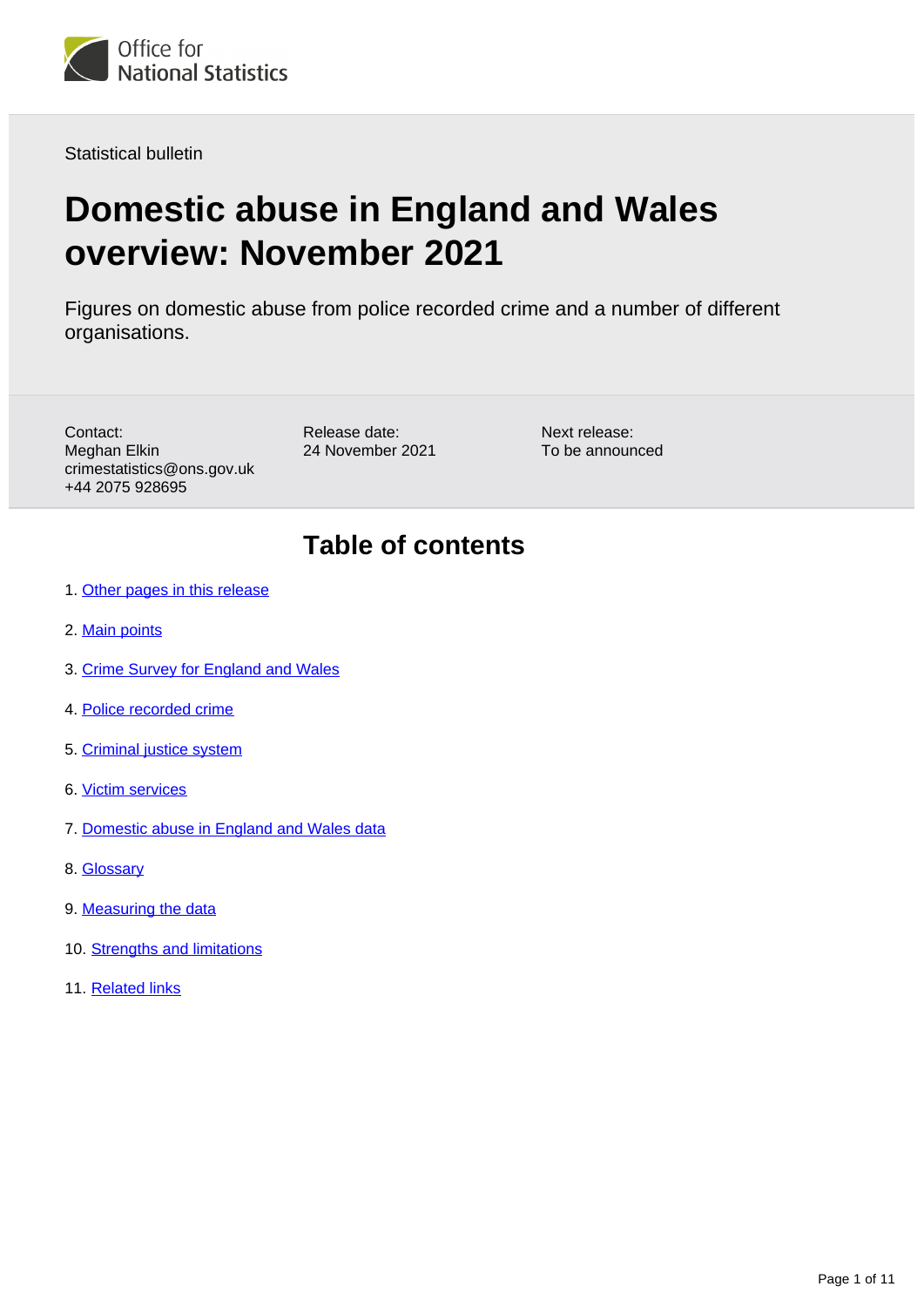## <span id="page-1-0"></span>**1 . Other pages in this release**

This release brings together data on domestic abuse from a range of different organisations. Commentary is split into a number of separate publications:

- [Domestic abuse prevalence and trends, England and Wales: year ending March 2021](https://www.ons.gov.uk/peoplepopulationandcommunity/crimeandjustice/articles/domesticabuseprevalenceandtrendsenglandandwales/yearendingmarch2021)
- [Domestic abuse victim characteristics, England and Wales: year ending March 2021](https://www.ons.gov.uk/peoplepopulationandcommunity/crimeandjustice/articles/domesticabusevictimcharacteristicsenglandandwales/yearendingmarch2021)
- [Domestic abuse and the criminal justice system, England and Wales: November 2021](https://www.ons.gov.uk/peoplepopulationandcommunity/crimeandjustice/articles/domesticabuseandthecriminaljusticesystemenglandandwales/november2021)
- [Domestic abuse victim services, England and Wales: November 2021](https://www.ons.gov.uk/peoplepopulationandcommunity/crimeandjustice/articles/domesticabusevictimservicesenglandandwales/november2021)  $\bullet$
- [Redevelopment of domestic abuse statistics: research update November 2021](https://www.ons.gov.uk/peoplepopulationandcommunity/crimeandjustice/articles/redevelopmentofdomesticabusestatistics/researchupdatenovember2021)
- [How domestic abuse data are captured through the criminal justice system](https://www.ons.gov.uk/peoplepopulationandcommunity/crimeandjustice/articles/howdomesticabusedataarecapturedthroughthecriminaljusticesystem/2019-11-25)

This release follows on from our early analysis of [Domestic abuse during the coronavirus \(COVID-19\) pandemic](https://www.ons.gov.uk/peoplepopulationandcommunity/crimeandjustice/articles/domesticabuseduringthecoronaviruscovid19pandemicenglandandwales/november2020). It supports the [UN 16 Days of Activism against Gender-Based Violence Campaign](https://www.unwomen.org/en/what-we-do/ending-violence-against-women/take-action/16-days-of-activism) and the statistics are used to monitor progress towards the [Sustainable Development Goals \(SDGs\).](https://sustainabledevelopment-uk.github.io/)

## <span id="page-1-1"></span>**2 . Main points**

- The number of police recorded domestic abuse-related crimes in England and Wales rose 6% in the year ending March 2021 to 845,734; this follows increases seen in previous years and may reflect improved recording by the police alongside increased reporting by victims.
- The police made 33 arrests per 100 domestic abuse-related crimes in the year ending March 2021; the same as in the previous year (in the 38 police forces that supplied complete data in both years).
- Referrals of suspects of domestic abuse-flagged cases from the police to the Crown Prosecution Service (CPS) for a charging decision decreased by 3%, from 79,965 in the year ending March 2020 to 77,812 in the year ending March 2021.
- For the third successive year, the CPS [charging rate](https://www.ons.gov.uk/peoplepopulationandcommunity/crimeandjustice/bulletins/domesticabuseinenglandandwalesoverview/november2021#glossary) for domestic abuse-related crimes in England and Wales decreased to 70% in the year ending March 2021, down from 76% in the year ending March 2018.
- Demand on domestic abuse helplines increased in the year ending March 2021 with a 22% increase in people supported by the National Domestic Abuse Helpline in England; this is not necessarily indicative of an increase in the number of victims, but perhaps an increase in the severity of abuse being experienced, and a lack of available coping mechanisms.
- The number of cases discussed per 10,000 adult females at multi-agency risk assessment conferences (MARACs) rose to 46 compared with 43 in the previous year.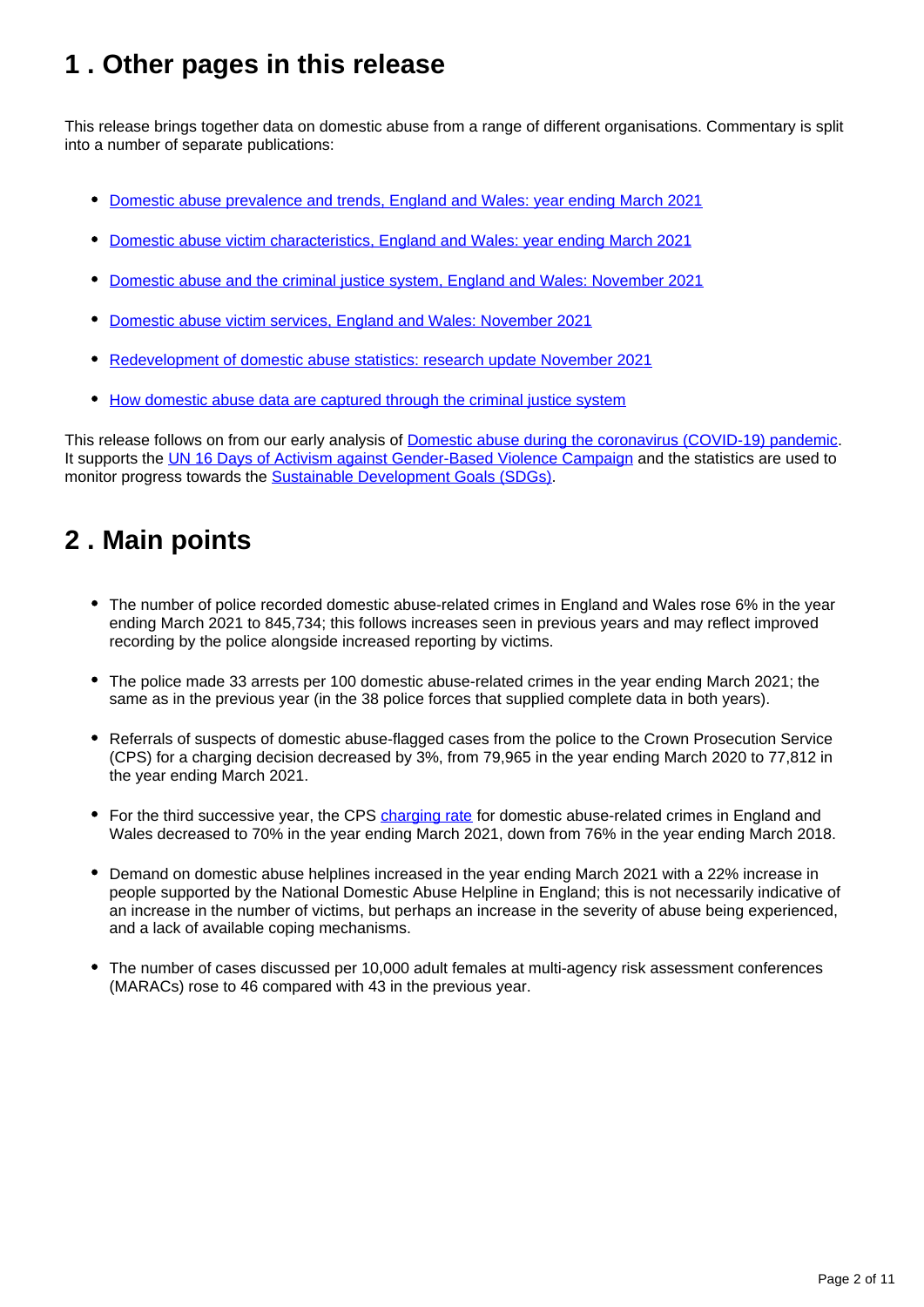## <span id="page-2-0"></span>**3 . Crime Survey for England and Wales**

The face-to-face Crime Survey for England and Wales (CSEW) was suspended on 17 March 2020 because of the coronavirus (COVID-19) pandemic. It was replaced with the Telephone-operated Crime Survey for England and Wales (TCSEW). The TCSEW was specifically designed to continue measuring crime during this period. Concerns around confidentiality and respondent safeguarding led to domestic abuse questions being excluded from the survey. As a result, domestic abuse estimates are not available for the year ending March 2021.

The Domestic abuse in England and Wales: November 2021 release only analyses data from police recorded crime, government data from the criminal justice system and data from services available to victims of domestic abuse in England and Wales. Therefore, analysis presented in this release should be treated with caution as, without the CSEW estimates, we cannot present data in its entirety. Particularly the prevalence and characteristics of victims who do not report domestic abuse or seek support.

Our latest domestic abuse estimates from the CSEW can be found in our [Domestic abuse in England and Wales:](https://www.ons.gov.uk/peoplepopulationandcommunity/crimeandjustice/bulletins/domesticabuseinenglandandwalesoverview/november2020)  [November 2020](https://www.ons.gov.uk/peoplepopulationandcommunity/crimeandjustice/bulletins/domesticabuseinenglandandwalesoverview/november2020) release.

## <span id="page-2-1"></span>**4 . Police recorded crime**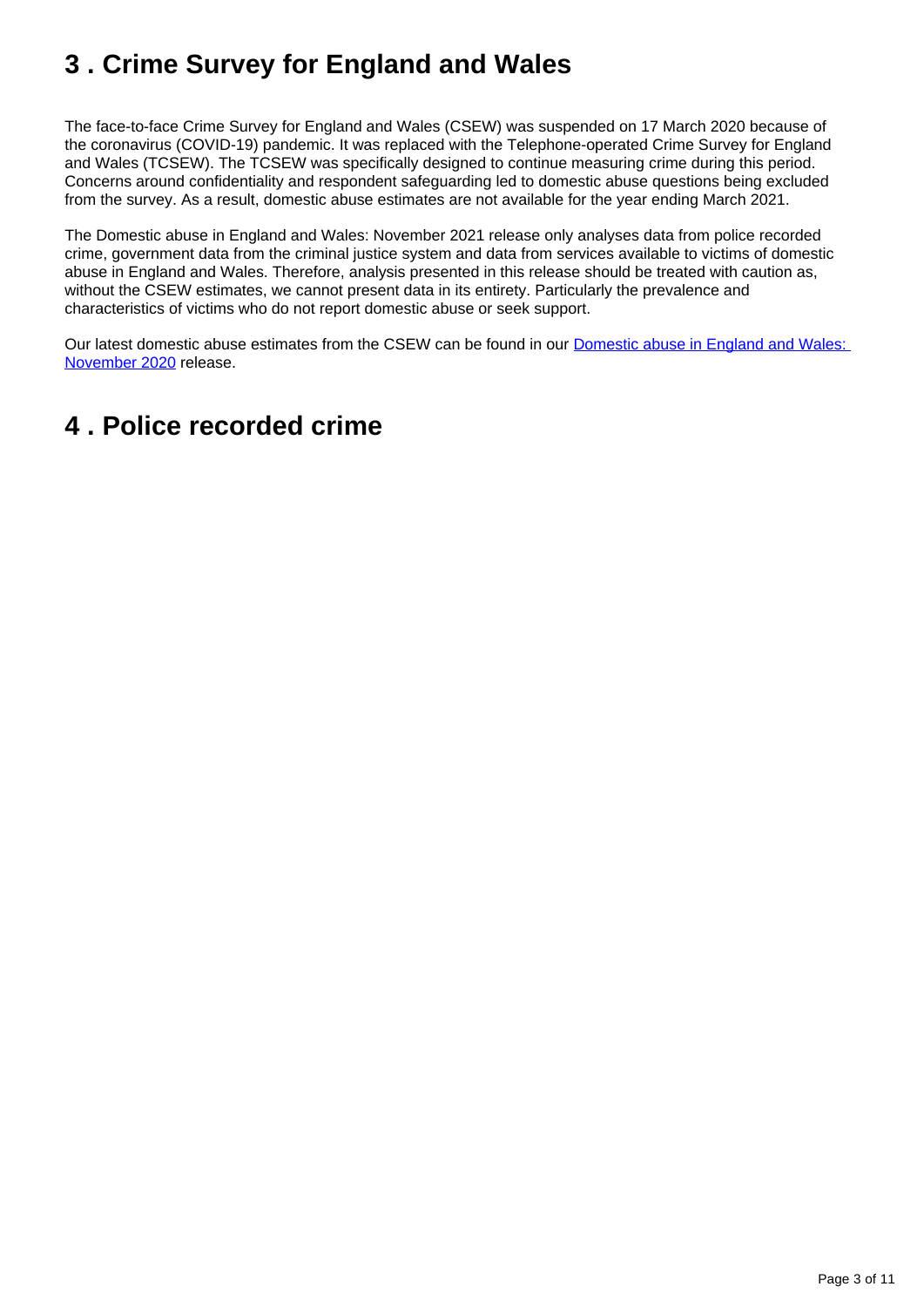### **Domestic abuse-related crimes**

The number of domestic abuse crimes recorded by the police in England and Wales in the year ending March 2021 increased by 6%; from 798,607 in the year ending March 2020 to 845,734. This continues the trend of increases seen over previous years. Increases may, in part, be driven by general police improvements in offencerecording practices or increased willingness of victims to come forward to report domestic abuse.

Domestic abuse-related incidents cover reports where, after initial investigation, the police have concluded that no notifiable crime was committed. In the year ending March 2021, the number of domestic abuse-related incidents recorded by the police in England and Wales (613,929 incidents) increased by 6% compared with the year ending March 2020 where there were 581,649 incidents. This ended the trend of consecutive annual decreases seen in recent years.

Since the year ending March 2018, the number of domestic abuse-related crimes recorded by the police in England and Wales has exceeded the number of domestic abuse-related incidents (Figure 1).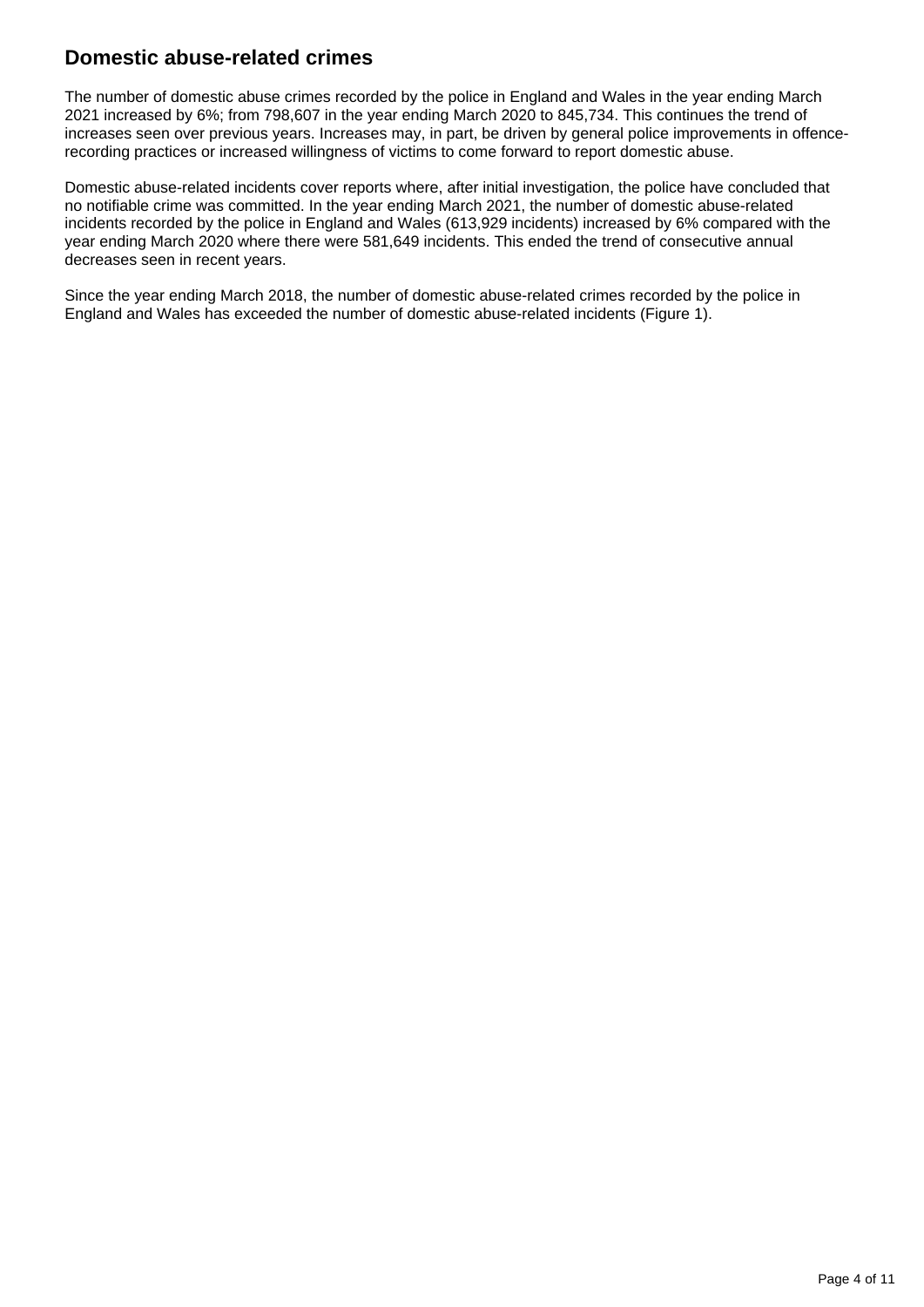#### **Figure 1: The number of police recorded domestic abuse-related crimes and incidents increased in the year ending March 2021**

**Number of domestic abuse-related crimes and incidents recorded by the police in England and Wales, year ending March 2016 to year ending March 2021**

### Figure 1: The number of police recorded domestic abuserelated crimes and incidents increased in the year ending **March 2021**

Number of domestic abuse-related crimes and incidents recorded by the police in England and Wales, year ending March 2016 to year ending March 2021



Total number of domestic abuse-related crimes

Total number of recorded domestic abuse-related incidents

#### **Source: Home Office – Police recorded crime**

#### **Notes:**

- 1. Police recorded crime data are not designated as National Statistics.
- 2. Domestic abuse related crimes are defined as any incidence of threatening behaviour, violence or abuse (psychological, physical, sexual, financial or emotional) between adults, aged 16 years and over, who are or have been intimate partners or family members, regardless of gender or sexuality.
- 3. The number of incidents refers to how many domestic abuse-related incidents did not get recorded as a crime.

Of all crimes recorded by the police in the year ending March 2021, 18% were domestic abuse-related. This was an increase of three percentage points compared with 15% the previous year.

Broken down by month, the percentage of domestic abuse-related crimes recorded by police in England and Wales was higher for each month in 2020 compared with the same months in 2018 and 2019. The largest percentages were generally seen in the months corresponding with the strictest restrictions of the first and third national lockdowns in April and May 2020 and then January and February 2021 (Figure 2).

Increases in the proportion of domestic abuse-related crimes were driven by larger increases in the number of domestic abuse-related crimes compared with smaller increases seen across all other offences.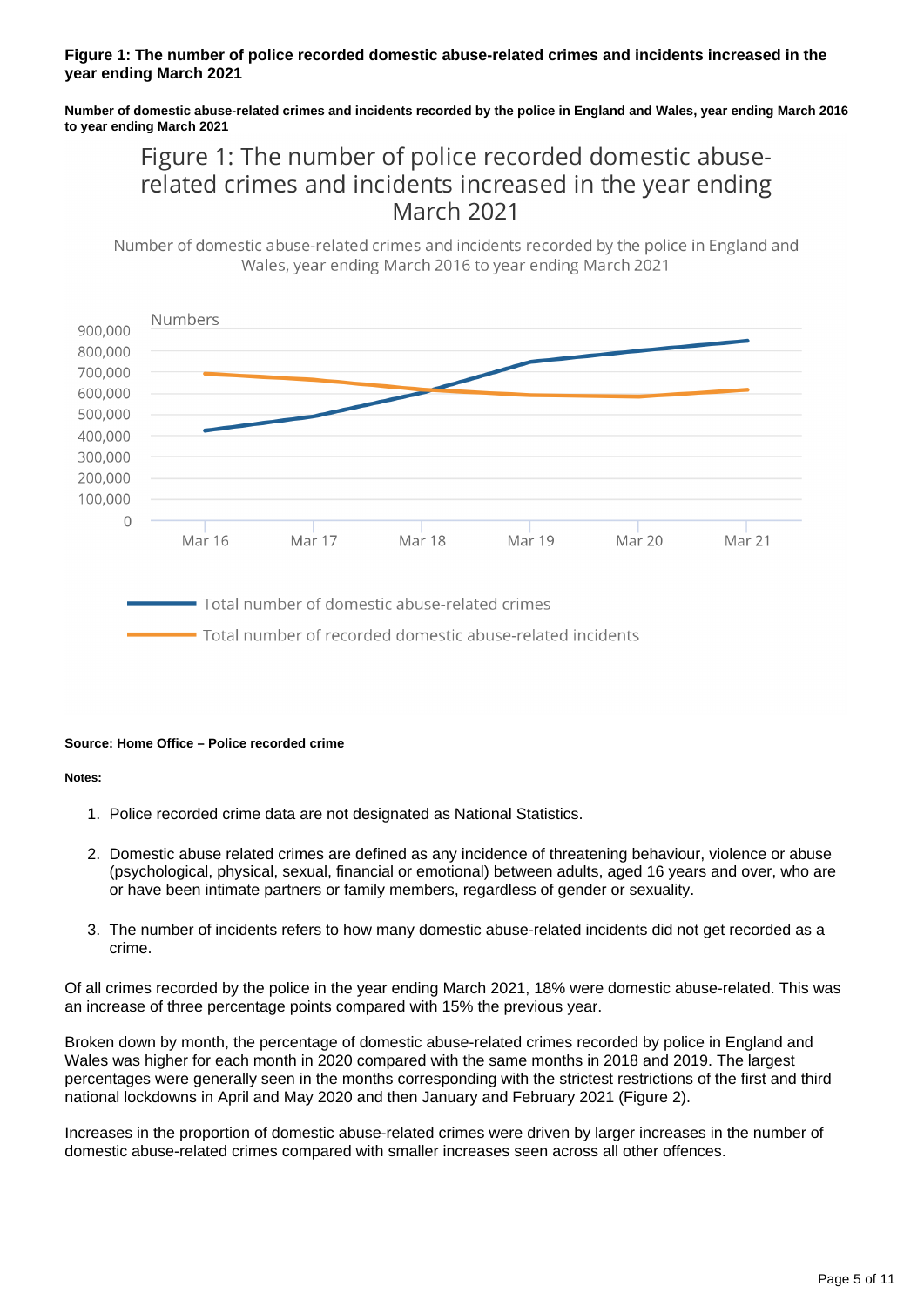#### **Figure 2: The percentage of all crimes that were domestic abuse-related was higher in each month of 2020 compared with the same months in 2018 and 2019**

**Proportion of offences (excluding fraud) recorded by the police in England and Wales identified as domestic abuse-related, January 2018 to June 2021**

### Figure 2: The percentage of all crimes that were domestic abuse-related was higher in each month of 2020 compared with the same months in 2018 and 2019

Proportion of offences (excluding fraud) recorded by the police in England and Wales identified as domestic abuse-related, January 2018 to June 2021



#### **Source: Home Office – Police recorded crime**

**Notes:**

- 1. Police recorded crime data are not designated as National Statistics.
- 2. April 2021 to June 2021 data are provisional and have not been fully reconciled with police forces.

More information on trends in domestic abuse and characteristics of victims can be found in our [Domestic abuse](https://www.ons.gov.uk/peoplepopulationandcommunity/crimeandjustice/articles/domesticabuseprevalenceandtrendsenglandandwales/yearendingmarch2021)  [prevalence and trends, England and Wales: year ending March 2021](https://www.ons.gov.uk/peoplepopulationandcommunity/crimeandjustice/articles/domesticabuseprevalenceandtrendsenglandandwales/yearendingmarch2021) and [Domestic abuse victim characteristics,](https://www.ons.gov.uk/peoplepopulationandcommunity/crimeandjustice/articles/domesticabusevictimcharacteristicsenglandandwales/yearendingmarch2021)  [England and Wales: year ending March 2021](https://www.ons.gov.uk/peoplepopulationandcommunity/crimeandjustice/articles/domesticabusevictimcharacteristicsenglandandwales/yearendingmarch2021) articles.

## <span id="page-5-0"></span>**5 . Criminal justice system**

Data from the criminal justice system suggests outcomes of domestic abuse-related cases have generally followed patterns seen over recent years. More detail can be found in our **Domestic abuse and the criminal justice** [system, England and Wales: November 2021](https://www.ons.gov.uk/peoplepopulationandcommunity/crimeandjustice/articles/domesticabuseandthecriminaljusticesystemenglandandwales/november2021) article and [accompanying tables](https://www.ons.gov.uk/peoplepopulationandcommunity/crimeandjustice/datasets/domesticabuseandthecriminaljusticesystemappendixtables).

## <span id="page-5-1"></span>**6 . Victim services**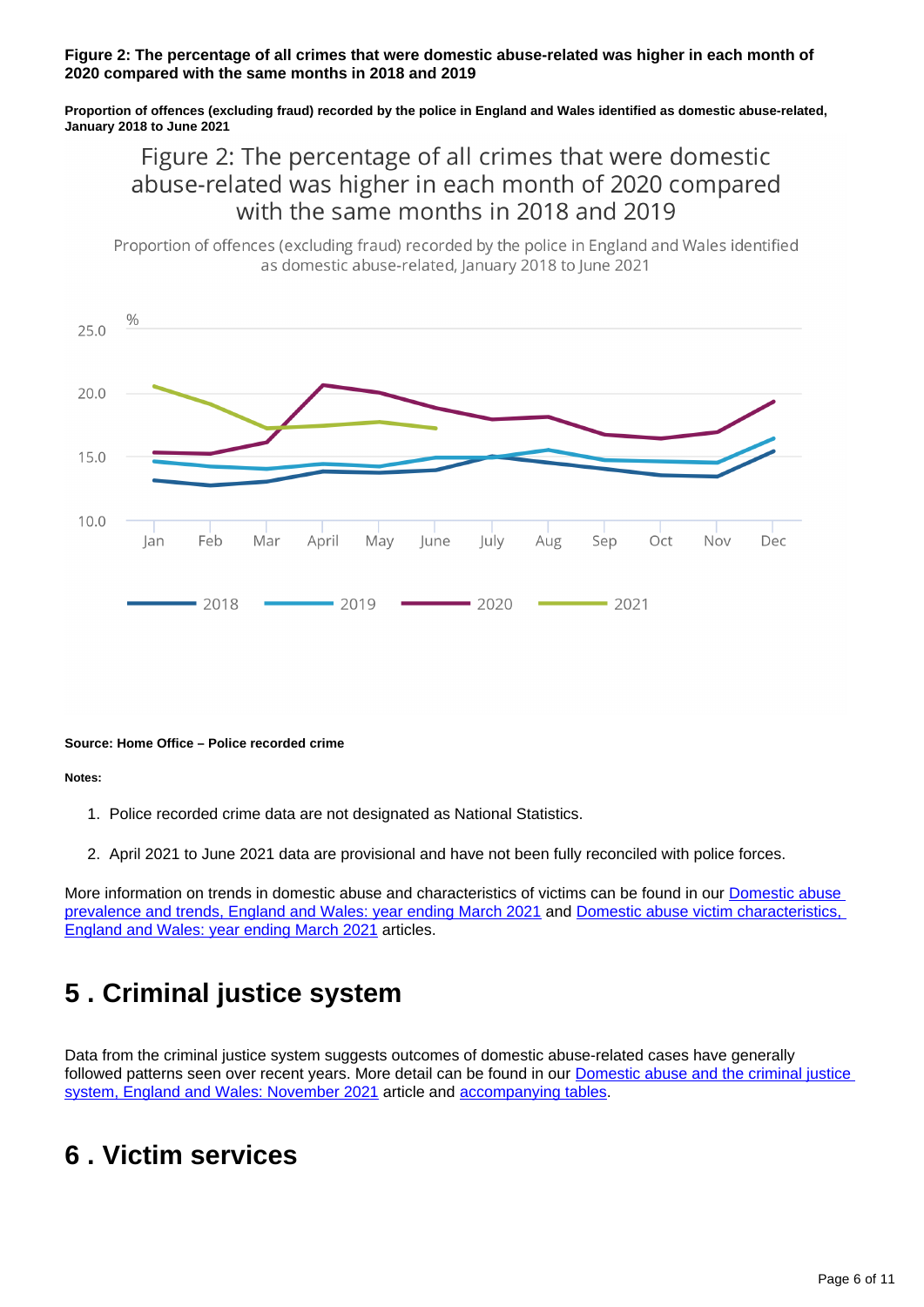### **Helplines**

In the year ending March 2021, the number of people supported by the National Domestic Abuse Helpline, run by the charity Refuge, in England increased by 22% to 49,756 compared with 40,859 in the year ending March 2020.

When split by quarter, from Quarter 1 (Jan to Mar) 2020 to Quarter 2 (Apr to June) 2021 (the quarters coinciding with the longest national lockdowns), we saw increases in average calls and contacts to the National Domestic Abuse Helpline (Figure 3).

#### **Figure 3: The average number of calls and contacts increased in the quarters coinciding with the first and third national coronavirus (COVID-19) lockdowns**

**Average number of calls and contacts to the National Domestic Abuse Helpline, England, January 2020 to June 2021**

### Figure 3: The First national number of call Second national cts initial national in the quarters coinciding with the files managed third national coronavirus (COVID-19) lockdowns

Average number of calls and contacts to the National Domestic Abuse Helpline, England, lanuary 2020 to lune 2021



#### **Source: Refuge – National Domestic Abuse Helpline**

#### **Notes:**

- 1. Refuge data are not classified as official statistics.
- 2. The 24-hour freephone National Domestic Abuse Helpline (run by Refuge) is available on 0808 2000 247, 24 hours a day, 7 days a week.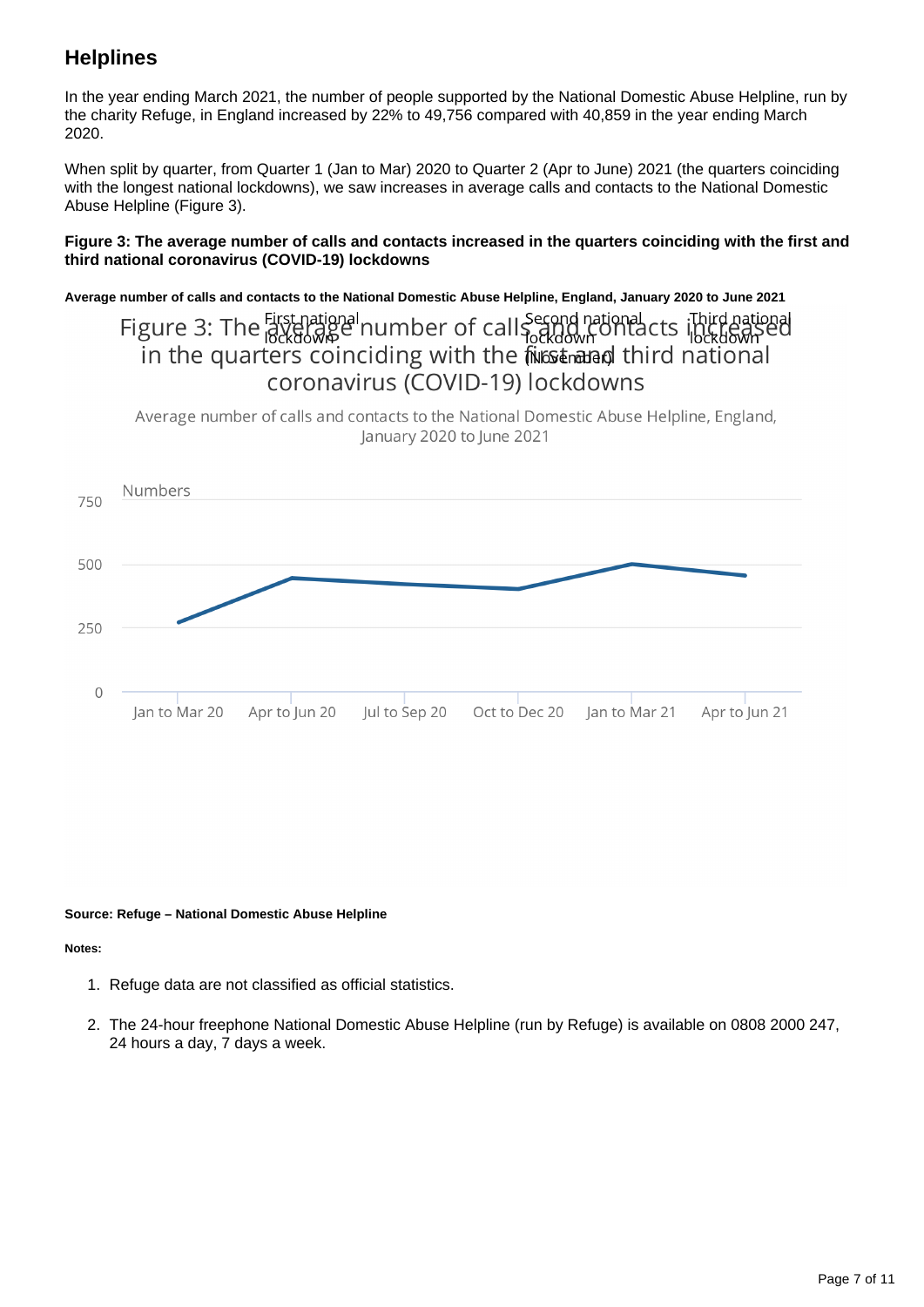### **Multi-agency risk assessment conferences (MARACs)**

The year ending March 2021 saw increases in the number of MARACs and cases compared with the year ending March 2020 (Table 1). The number of cases discussed per 10,000 adult females in England and Wales increased to 46. This continued the trend of the last three years where the SafeLives' recommended number (40 per 10,000 adult females based on findings from the [British Crime Survey](http://webarchive.nationalarchives.gov.uk/20060214090707/http:/www.homeoffice.gov.uk/rds/pdfs04/hors276.pdf)), has been exceeded.

Table 1: Cases discussed at multi-agency risk assessment conferences (MARACs), year ending March 2019 to year ending March 2021 England and Wales

|                                                         | Year<br>ending<br>2019 | Year<br>ending<br>2020 | Year<br>ending<br>2021 |
|---------------------------------------------------------|------------------------|------------------------|------------------------|
| <b>Number of MARACs</b>                                 | 251                    | 251                    | 253                    |
| <b>Number of cases discussed</b>                        | 94.035                 | 99,966                 | 107,855                |
| Recommended number of cases discussed                   | 93,230                 | 92,880                 | 93,210                 |
| Number of cases discussed per 10,000 adult females 40.3 |                        | 43.0                   | 46.3                   |
| Percentage of repeat cases                              | 29.7                   | 31.2                   | 33.0                   |

Source: SafeLives

**Notes** 

- 1. SafeLives data are not classified as official statistics.
- 2. MARAC data changes year on year so will not be the same as data in previous publications.

## <span id="page-7-0"></span>**7 . Domestic abuse in England and Wales data**

[Domestic abuse prevalence and victim characteristics](https://www.ons.gov.uk/peoplepopulationandcommunity/crimeandjustice/datasets/domesticabuseprevalenceandvictimcharacteristicsappendixtables)

Dataset | Released 24 November 2021

Domestic abuse numbers, prevalence, types and victim characteristics, based upon police recorded crime.

[Domestic abuse and the criminal justice system](https://www.ons.gov.uk/peoplepopulationandcommunity/crimeandjustice/datasets/domesticabuseandthecriminaljusticesystemappendixtables)

Dataset | Released 24 November 2021

Data from across the government on responses to and outcomes of domestic abuse cases in the criminal justice system.

[Domestic abuse victim services](https://www.ons.gov.uk/peoplepopulationandcommunity/crimeandjustice/datasets/domesticabusevictimservicesappendixtables)

Dataset | Released 24 November 2021 Data from different organisations on the availability of domestic abuse services and the characteristics of service users.

[Domestic abuse in England and Wales – Data tool](https://www.ons.gov.uk/peoplepopulationandcommunity/crimeandjustice/datasets/domesticabuseinenglandandwalesdatatool)

Dataset | Released 24 November 2021 An interactive Excel-based data tool for domestic abuse statistics. It allows users to explore data for their police force area in more detail and compare with other areas.

## <span id="page-7-1"></span>**8 . Glossary**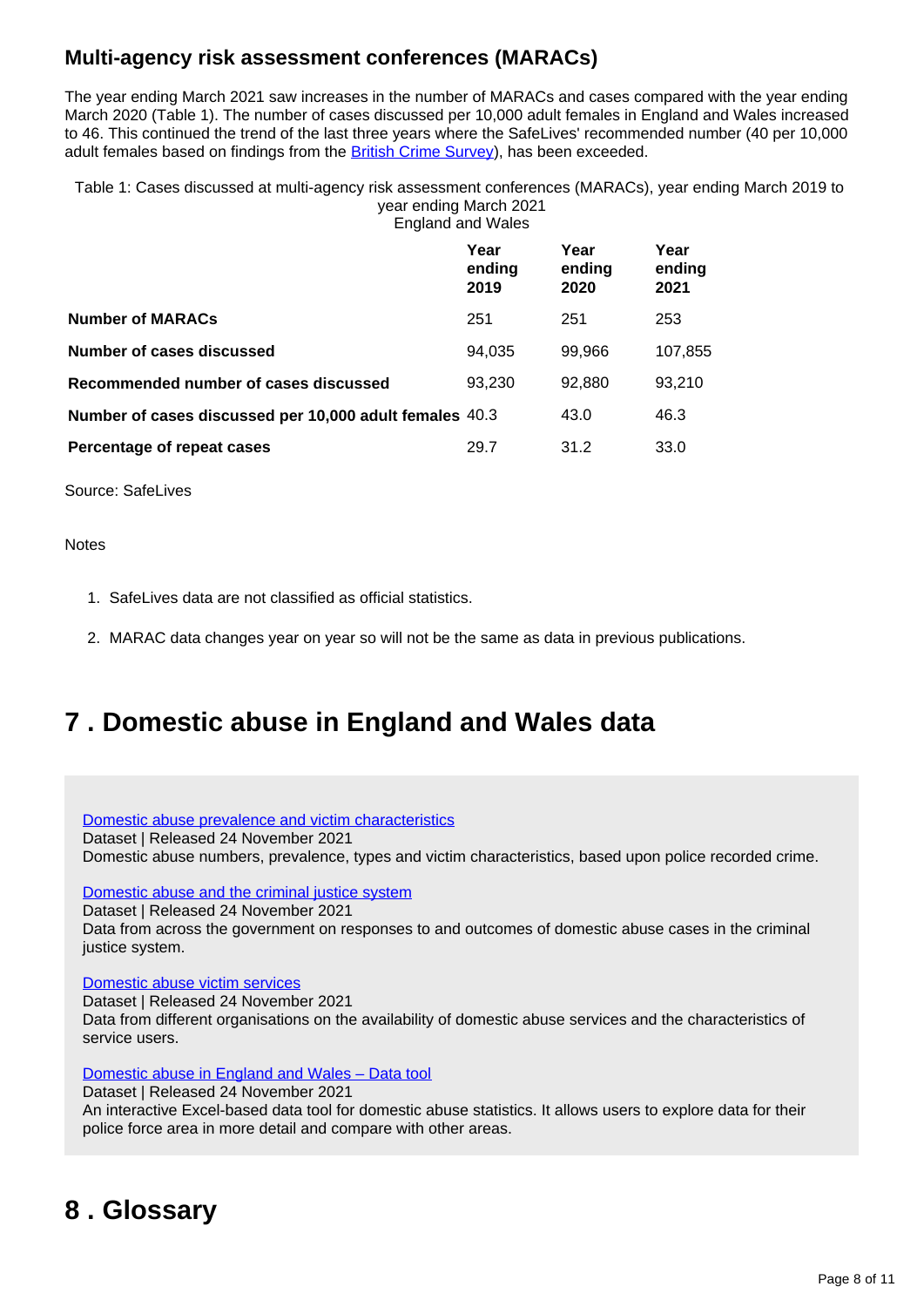### **Charging rate**

The number of suspects of Crown Prosecution Service (CPS) domestic abuse-flagged cases that were charged as a proportion of all cases that resulted in a legal decision to charge, prosecute or issue an out-of-court disposal.

### **Domestic abuse**

Domestic abuse is not limited to physical violence and can include a range of abusive behaviours. It can also be experienced as repeated patterns of abusive behaviour to maintain power and control in a relationship. The [Domestic Abuse Act 2021](https://www.legislation.gov.uk/ukpga/2021/17/part/1/enacted) defines domestic abuse as any incident or pattern of incidents between those aged 16 years or over who:

- are a partner
- are an ex-partner
- are a relative
- have, or there has been a time when they each have had, a parental relationship in relation to the same child

The Domestic Abuse Act 2021 outlines the following behaviours as abuse:

- physical or sexual abuse
- violent or threatening behaviour
- controlling or coercive behaviour
- economic abuse
- psychological, emotional, or other abuse

The Domestic Abuse Act 2021 recognises children under the age of 18 years who see, or hear, or experience the effects of the abuse, as a victim of domestic abuse if they are related or have a parental relationship to the adult victim or perpetrator of the abuse.

### **Domestic abuse-related crimes**

Incidents of domestic abuse that resulted in a crime being recorded by the police and are included in police recorded crime.

### **Domestic abuse-related incidents**

Incidents of domestic abuse that were reported to the police, but following investigation, do not amount to a crime or offence according to the National Crime Recording Standards. These can be added to domestic abuse-related crimes to create a total picture of the demand that domestic abuse puts on the police.

### **Multi-agency risk assessment conferences**

A multi-agency risk assessment conference (MARAC) is a meeting where information is shared on the highestrisk domestic abuse cases between representatives from a range of agencies. After sharing all relevant information about the circumstances for a particular victim, the representatives discuss options for increasing the victim's safety and turn these into a coordinated action plan.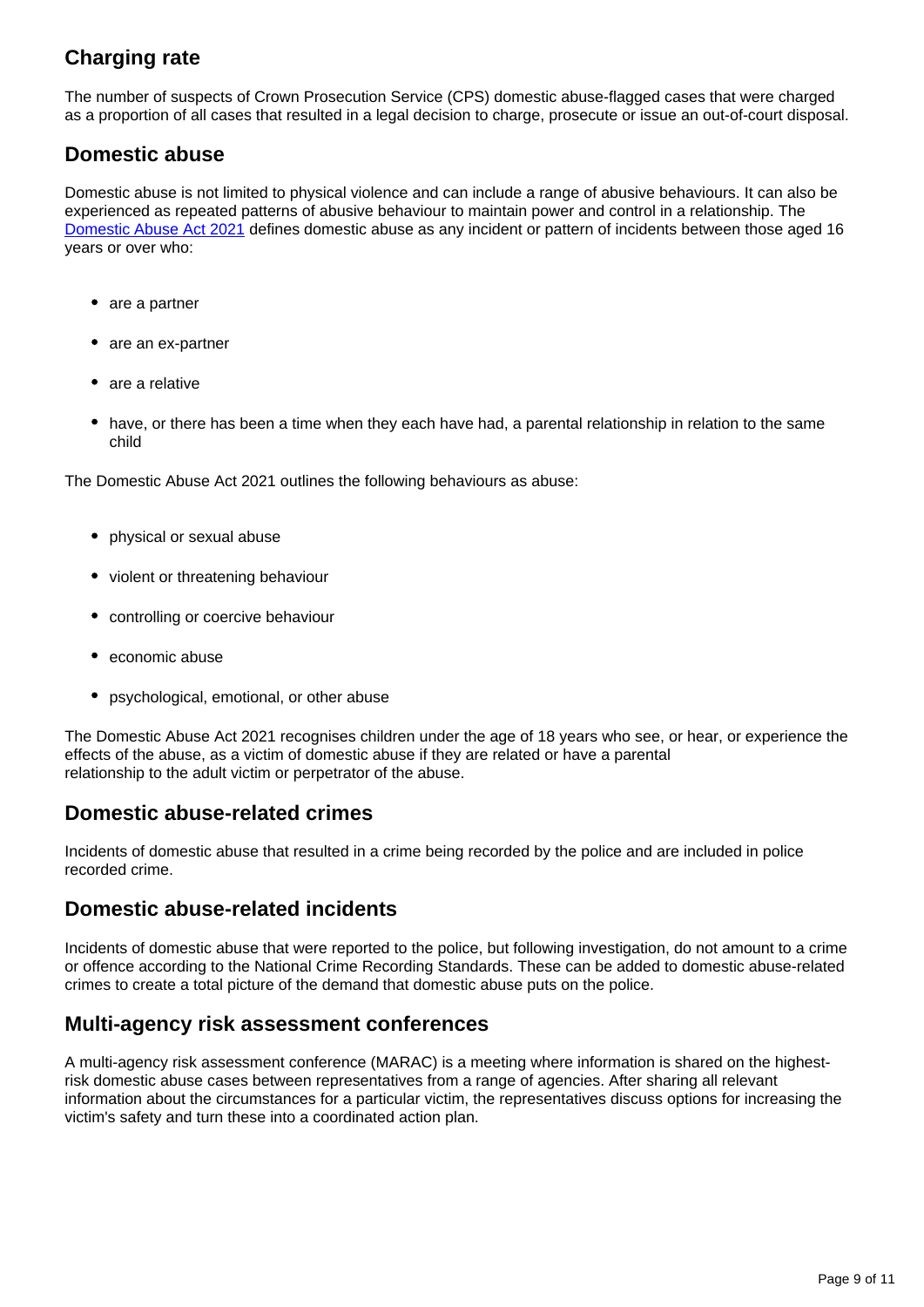### **Police recorded crime**

Police recorded crime data are supplied by the Home Office, who are responsible for the collation of recorded crime data supplied by the 43 territorial police forces of England and Wales, plus the British Transport Police. The data are an important indicator of police workload but, unlike the Crime Survey for England and Wales (CSEW), do not include crimes that have not been reported to the police or incidents that the police decide not to record as crimes.

## <span id="page-9-0"></span>**9 . Measuring the data**

The domestic abuse data included in this release are sourced from police recorded crime, other government organisations and domestic abuse services.

The [User guide to crime statistics for England and Wales](https://www.ons.gov.uk/peoplepopulationandcommunity/crimeandjustice/methodologies/userguidetocrimestatisticsforenglandandwales) provides detailed information about the crime survey and police recorded crime data.

More quality and methodology information on strengths, limitations, appropriate uses, and how the data were created is available in our:

- [Domestic abuse quality and methodology information \(QMI\)](https://www.ons.gov.uk/peoplepopulationandcommunity/crimeandjustice/methodologies/domesticabuseqmi)
- [Crime in England and Wales QMI](https://www.ons.gov.uk/peoplepopulationandcommunity/crimeandjustice/methodologies/crimeinenglandandwalesqmi)
- [How domestic abuse data are captured through the criminal justice system article](https://www.ons.gov.uk/peoplepopulationandcommunity/crimeandjustice/articles/howdomesticabusedataarecapturedthroughthecriminaljusticesystem/2019-11-25)

## <span id="page-9-1"></span>**10 . Strengths and limitations**

Statistics on domestic abuse are produced separately by a number of different organisations in England and Wales. When taken in isolation, these statistics may not provide the context required to understand the national and local picture of domestic abuse.

Data presented in the Domestic abuse in England and Wales: 2021 release from the Crime Survey for England and Wales, the Home Office Homicide Index and the Ministry of Justice are classified as National Statistics. Police recorded crime and outcomes data from the Home Office are classified as official statistics. [National](https://osr.statisticsauthority.gov.uk/national-statistics/)  [Statistics](https://osr.statisticsauthority.gov.uk/national-statistics/) are a subset of [official statistics](https://osr.statisticsauthority.gov.uk/policies/official-and-national-statistics-policies/official-statistics-policy/) that have been certified by the UK Statistics Authority as compliant with its Code of Practice for Statistics. All other data included in this release are sourced from administrative datasets that do not fall within the scope of official statistics.

The way in which data on domestic abuse are collected differs between sources and organisations. The data are not directly comparable, since they are collected on different bases (for example, victims, crimes, suspects or defendants) and may not cover the same cohort because of variation in the time taken for cases to progress through the criminal justice system. As such, it is necessary to look at the data presented in its entirety as each individual stage of the system is, in part, influenced by activity at a prior stage.

Alongside this release we have published a [data tool](https://www.ons.gov.uk/peoplepopulationandcommunity/crimeandjustice/datasets/domesticabuseinenglandandwalesdatatool) that allows users to explore domestic abuse data for police force areas in more detail and compare these with similar areas within England and Wales.